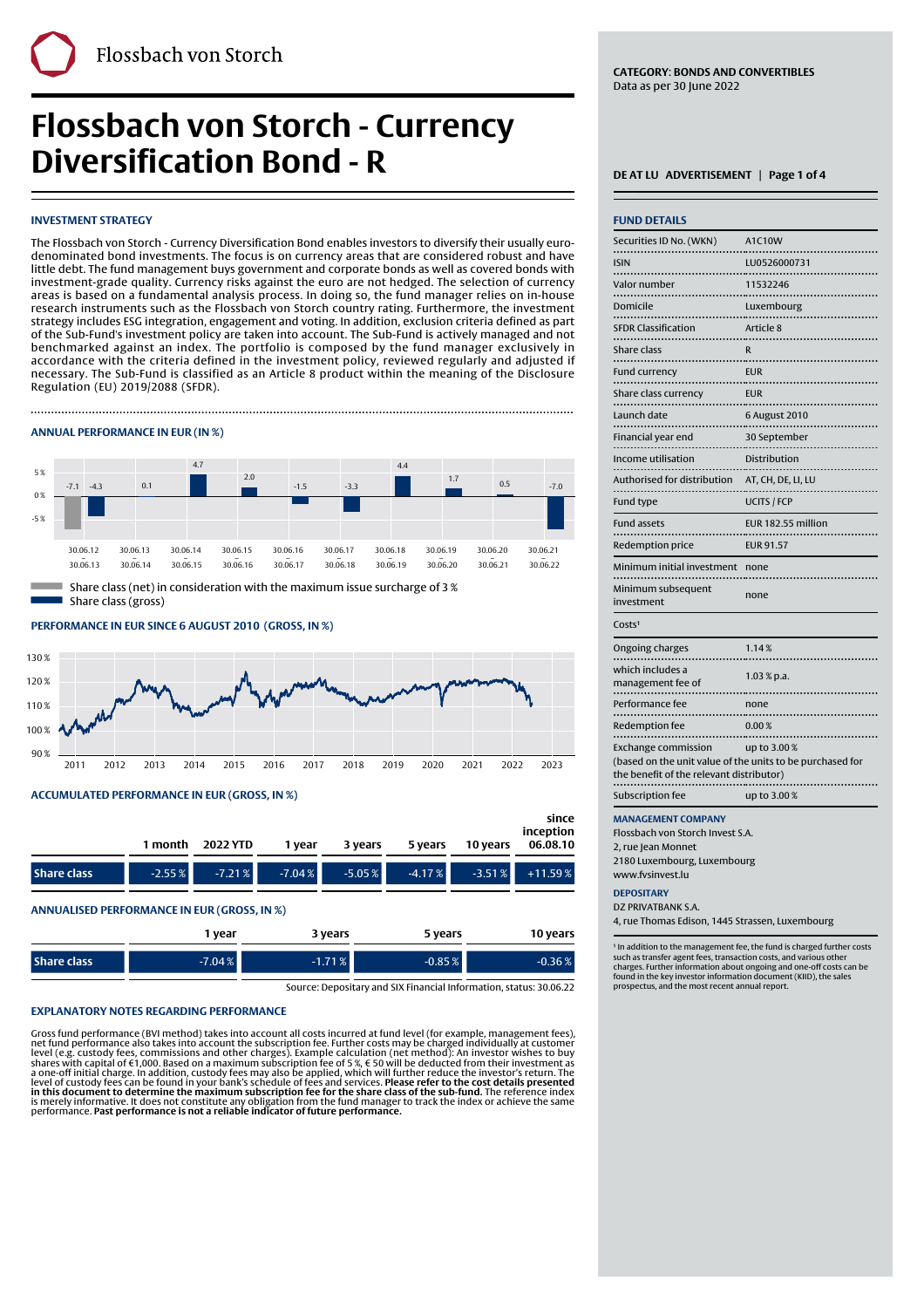**CATEGORY**: **BONDS AND CONVERTIBLES** Data as per 30 June 2022

# **Flossbach von Storch - Currency Diversification Bond - R** DEATLU ADVERTISEMENT | Page 2 of 4

Finally, the contract of the contract of the contract of the contract of the contract of the contract of the c

## **TOP 10 GUARANTORS OVERALL FUND LEVEL (IN %)**

| 1.           | Republic Poland           | 11.83% |
|--------------|---------------------------|--------|
| 2.           | United States of America  | 8.43%  |
| 3.           | Kingdom of Norway<br>.    | 8.07%  |
| 4.           | New Zealand LGFA          | 6.75%  |
| -5.          | Ontario                   | 6.29%  |
| 6.           | New Zealand               | 5.00%  |
| 7.           | Queensland Treasury Corp. | 4.93%  |
| 8.           | $AT & T$ Inc.             | 4.77%  |
| 9.           | SBAB Bank AB              | 4.43%  |
| 10.          | Nordea Bank Abp           | 4.00%  |
| <b>Total</b> |                           | 64.50% |

Source: Depositary and Flossbach von Storch, status: 30.06.22

**The portfolio currently contains 58 securities.**

# **CREDIT RATING FOR BONDS (IN %)**

| 50.84% |
|--------|
| 20.08% |
| 16.20% |
| 12.42% |
| 0.46%  |
|        |

Source: Depositary and Flossbach von Storch, status: 30.06.22

A simplified ratings scorecard is used when determining the rating. Trends (+/-) are not taken into account in this process. Convertibles are not considered.

# **KEY FUND FIGURES**

| Average Yield to Maturity                    | 3.74%      |
|----------------------------------------------|------------|
| Duration                                     | 4.36 years |
| Source: Depositary and Flossbach von Storch, |            |

status: 30.06.22

### **MONTHLY COMMENTARY**

The negative trend on the financial markets continued in June. The central banks want to fight the (still) high inflation with a more repressive monetary policy. The European Central Bank (ECB) announced the first interest-rate hike in the euro area in 11 years and the US Federal Reserve (Fed) implemented the highest interest-rate hike since 1994 with an increase of 75 basis points. This monetary tightening in an environment of global conflicts, disrupted supply chains and lockdowns in China raised concerns about a possible recession with corresponding reactions on the stock markets. Bond prices came under pressure in the wake of rising interest rates and weighed on portfolio performance. The euro continued to depreciate against the US dollar and was almost at its lowest level in 10 years. In the target regions, besides the Fed, the central banks in Canada, Australia, Poland, Norway and most recently in Sweden raised key interest rates in June. Yields rose month-on-month, measured against 10-year government bond yields, especially in Poland and Australia (+31 basis points (bps) each), Canada (+33 bps), and Norway (+30 bps). Only Japan saw a decline of one bp. However, this was due to the Bank of Japan's policy of keeping precisely this interest rate stable by means of massive bond purchases. In return, the Japanese yen lost the most against the euro in June (-2.9%). The Norwegian krone and the Polish zloty (- 2.5% each) as well as the Swedish krona (-2.2%) continued to trend weakly. On the other hand, the Swiss franc (+2.9%), the US dollar (+2.4%) and the Canadian dollar (+0.6%) gained against the euro. On balance, the three most important value drivers, interest rates, currency, and risk premiums (credit spreads), thus contributed negatively to the performance and had an adverse effect on the result. The unit price of the Fund fell by (-2.6 %). In a monthly comparison, the Fund positioning hardly changed. The average duration decreased from 4.4 to 4.3 years.

# **TOP 10 CURRENCIES PORTFOLIO (IN %)**

| <b>USD</b>                                  | 15.48%   |
|---------------------------------------------|----------|
| <b>NOK</b>                                  | 14.38%   |
| CAD                                         | 12.44%   |
| <b>AUD</b>                                  | 12.24%   |
| <b>NZD</b>                                  | 12.14%   |
| <b>PLN</b>                                  | 11.94%   |
| <b>SEK</b>                                  | 9.65%    |
| <b>CHF</b>                                  | 6.61%    |
| <b>IPY</b>                                  | $3.43\%$ |
| <b>EUR</b>                                  | 1.69%    |
| Total                                       | 100.00%  |
| Course: Depositor: and Flossbash von Storsh |          |

itary and Flossbach von Storch, status: 30.06.22

### **ASSET ALLOCATION (IN %)**



**1 67.22 % Government bonds** 

- **15.75% Covered Bonds**
- 13.02 % Corporate bonds
	- <sup>1</sup> 4.09 % Cash

1 -0.09% Other (incl. derivatives) Source: Depositary and Flossbach von Storch, status: 30.06.22

# **FUND MANAGEMENT**



**Thorsten Vetter** Fund manager At Flossbach von Storch since 2000.



**Wilhelm Wildschütz** Deputy fund manager At Flossbach von Storch since 2018.

#### **AWARDS**

#### **Morningstar Rating™ overall\*:** \*\*\*

\* Morningstar Rating™ overall: © (2022) Morningstar Inc. All rights reserved. The information contained herein: (1) is protected by copyright for Morningstar and / or its content providers; (2) may not be copied or distributed, and (3) is not guaranteed with regard to its accuracy, completeness, or timeliness. Neither Morningstar nor its content providers are liable for any damages or losses that may result from the use of this information. Ratings refer to the previous month.

For more information on Morningstar's ratings, please visit:

[http://www.morningstar.co.uk/uk/help/Methodol](http://www.morningstar.co.uk/uk/help/Methodology.aspx) [ogy.aspx](http://www.morningstar.co.uk/uk/help/Methodology.aspx)

status: 31.05.22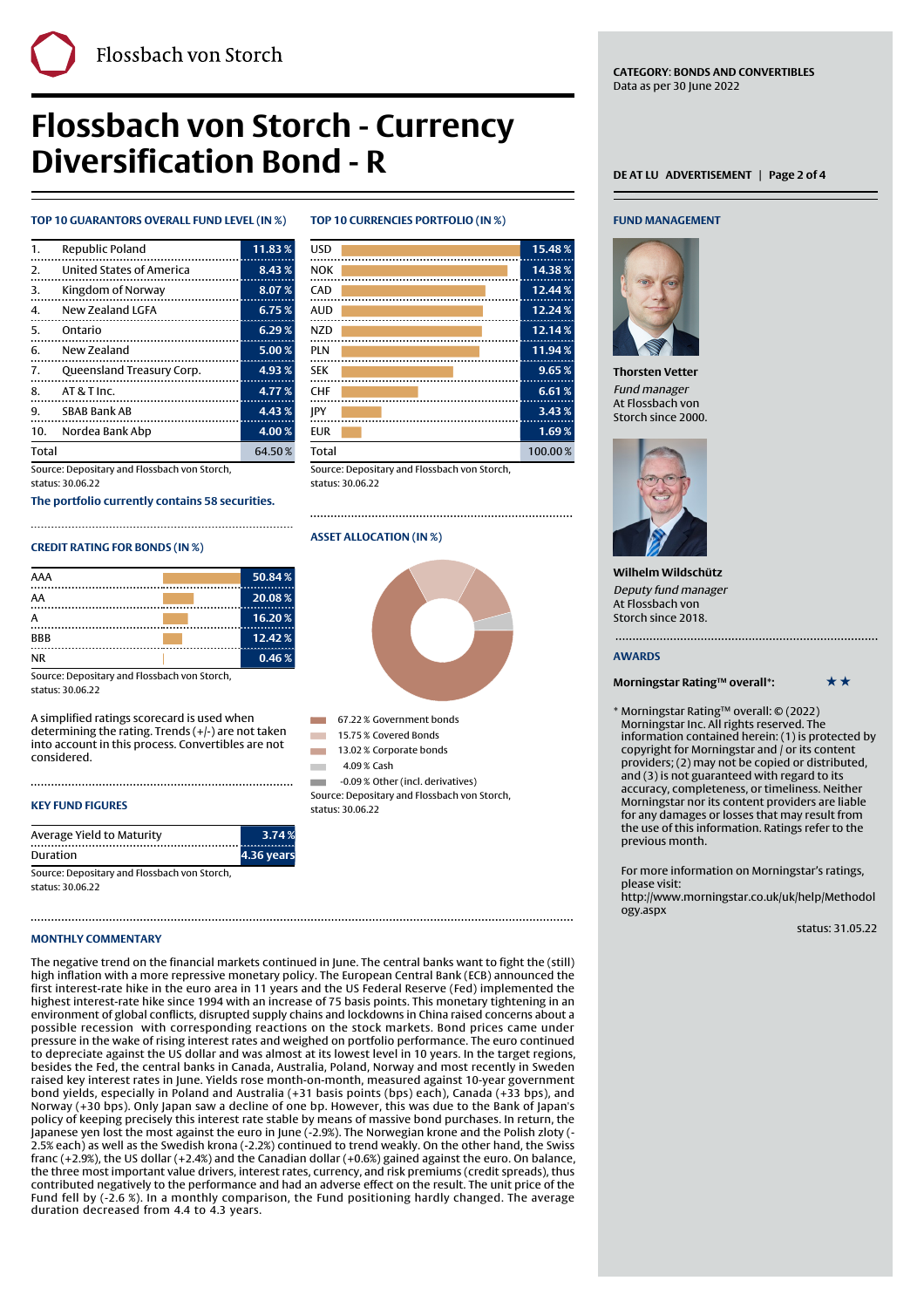# **Flossbach von Storch - Currency Diversification Bond - R** DEATLU ADVERTISEMENT | Page 3 of 4

# **OPPORTUNITIES**

- + Participate in global bond market growth.
- + Income can be generated from regular interest payments.
- + Active interest rate, currency and risk management (e.g. from the use of derivatives).
- The fund invests mainly in assets denominated in foreign currencies. As a result, exchange rate + movements can have a positive impact on unit values.

Finally, the contract of the contract of the contract of the contract of the contract of the contract of the c

#### **RISKS**

- Investing in bonds may entail price risks, especially in the case of rising interest rates on the capital markets. -
- Country, credit and issuer liquidity risks. Also potential exchange rate risks. If securities are illiquid (i.e. thinly traded), there is a risk that it may either not be possible to sell the assets at all or only by accepting a significant discount on the sale price. ESG criteria can restrict the selection of target investments in terms of category and number, sometimes considerably. -
- Where used, derivatives can have a greater negative impact on the fund value than would be the case if the assets were acquired directly. This can affect the fund's risk profile and volatility (tendency for the price to fluctuate). -
- Investing in assets denominated in a foreign currency can have a negative impact on unit values as a result of exchange rate movements. -

**Please read the Prospectus and particularly the RISK WARNINGS section and the specific annex of the subfund to understand the risks and benefits of this product.**

**CATEGORY**: **BONDS AND CONVERTIBLES** Data as per 30 June 2022

#### **INVESTOR PROFILE**

#### **GROWTH-ORIENTED:**

The fund is appropriate for growth-oriented investors. Due to the composition of the net subfund assets, there is a high degree of risk but also a high degree of profit potential. The risks may consist in particular of currency risk, credit risk and price risk, as well as market interest rate risks.

#### **INVESTMENT HORIZON:**

Long-term: over 5 years

#### **RISK/RETURN PROFILE**

| Low risk                |  |  |                          | High risk |  |
|-------------------------|--|--|--------------------------|-----------|--|
| Potentially low revenue |  |  | Potentially high revenue |           |  |
|                         |  |  | 5                        | 6         |  |

The historical data used for calculating the synthetic indicator is not a reliable indication of the future risk and reward profile of the share class. The category shown is not guaranteed to remain unchanged and may shift over time. Even the lowest category does not mean a risk-free investment. This share class has been placed in the aforementioned risk class because its unit price is subject to little to medium fluctuation, therefore the profit potential and loss exposure may be low to moderate. Because of the calculation model used, all risks may not be taken into consideration when placing the share class in a risk class. Detailed information can be found in the section entitled "Risks" of the prospectus.